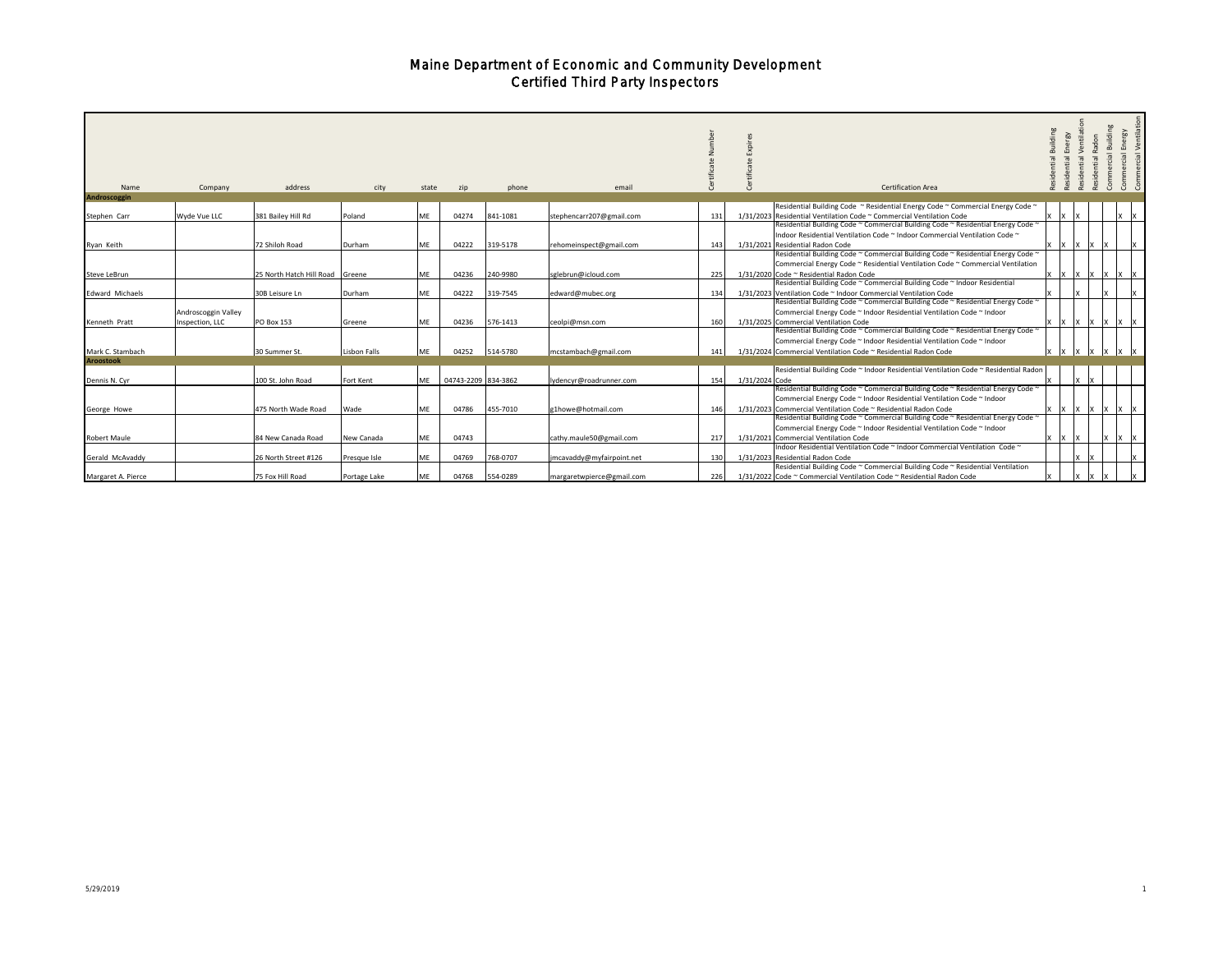|                     |                                          |                                               |                   |       |       |              |                                |     |                |                                                                                                                                                          | Building    |                    | Residential Ventilat | Commercial Building | Commercial Ventilati<br>Energy |
|---------------------|------------------------------------------|-----------------------------------------------|-------------------|-------|-------|--------------|--------------------------------|-----|----------------|----------------------------------------------------------------------------------------------------------------------------------------------------------|-------------|--------------------|----------------------|---------------------|--------------------------------|
|                     |                                          |                                               |                   |       |       |              |                                |     | Expir          |                                                                                                                                                          |             | Residential Energy | Radon                |                     |                                |
|                     |                                          |                                               |                   |       |       |              |                                | ž   |                |                                                                                                                                                          |             |                    |                      |                     |                                |
|                     |                                          |                                               |                   |       |       |              |                                |     |                |                                                                                                                                                          | Residential |                    | Residential          |                     | Commercial                     |
|                     |                                          |                                               |                   |       |       |              |                                |     | Certifi        |                                                                                                                                                          |             |                    |                      |                     |                                |
| Name                | Company                                  | address                                       | city              | state | zip   | phone        | email                          | උ   |                | <b>Certification Area</b>                                                                                                                                |             |                    |                      |                     |                                |
| <b>Cumberland</b>   |                                          |                                               |                   |       |       |              |                                |     |                |                                                                                                                                                          |             |                    |                      |                     |                                |
|                     |                                          |                                               |                   |       |       |              |                                |     |                | Residential Building Code ~ Commercial Building Code ~ Residential Energy Code ~                                                                         |             |                    |                      |                     |                                |
|                     | <b>Adams Construction</b>                |                                               |                   |       |       |              |                                |     |                | Commercial Energy Code ~ Indoor Residential Ventilation Code ~ Indoor                                                                                    |             |                    |                      |                     |                                |
| Nicholas Adams      |                                          | 490 Harrison Road                             | Naples            | ME    | 04055 | 841-0935     | adamsconstruction@live.com     | 144 |                | 1/31/2022 Commercial Ventilation Code ~ Residential Radon Code                                                                                           |             |                    |                      |                     |                                |
|                     |                                          |                                               |                   |       |       |              |                                |     |                | Residential Building Code ~ Commercial Building Code ~ Residential Energy Code ~                                                                         |             |                    |                      |                     |                                |
|                     |                                          |                                               |                   |       |       |              |                                |     |                | Commercial Energy Code ~ Indoor Residential Ventilation Code ~ Indoor                                                                                    |             |                    |                      |                     |                                |
| Freeman Abbott      |                                          | 16 Northeast Road                             | Standish          | ME    | 04084 | 671-1636     |                                | 181 |                | 1/31/2025 Commercial Ventilation Code ~ Residential Radon Code                                                                                           |             |                    | ×                    | ΙX                  |                                |
|                     |                                          |                                               |                   |       |       |              |                                |     |                | Residential Building Code ~ Commercial Building Code ~ Residential Energy Code ~                                                                         |             |                    |                      |                     |                                |
|                     |                                          |                                               |                   |       |       |              |                                |     |                | Commercial Energy Code ~ Indoor Residential Ventilation Code ~ Indoor                                                                                    |             |                    |                      |                     |                                |
| Renee Carter        |                                          | PO Box 246                                    | Harrison          | ME    | 04040 | 807-0324     | catz8@roadrunner.com           | 192 |                | 1/31/2025 Commercial Ventilation Code ~ Residential Radon Code                                                                                           |             |                    |                      |                     |                                |
| Michael A. Collins  | CodeSolutions, LLC                       | 28 Church Street                              | Scarborough       | ME    | 04074 | 347-9994     | codesolutions@maine.rr.com     | 136 |                | 1/31/2023 Residential Ventilation Code ~ Residential Radon Code                                                                                          |             |                    | lx<br>Ιx             |                     |                                |
|                     | Construction                             |                                               |                   |       |       |              |                                |     |                |                                                                                                                                                          |             |                    |                      |                     |                                |
| Jack Dostie         | Management Services 264 Gun Point Road   |                                               | Harpswell         | ME    | 04079 | 576-1211     | ack@bigbites.us                | 203 |                | 1/31/2025 Residential Ventilation Code ~ Commercial Ventilation Code<br>Residential Building Code ~ Commercial Building Code ~ Residential Energy Code ~ |             |                    |                      |                     |                                |
|                     |                                          |                                               |                   |       |       |              |                                |     |                | Commercial Energy Code ~ Residential Ventilation Code ~ Commercial Ventilation                                                                           |             |                    |                      |                     |                                |
| Scott Dvorak        |                                          | Kilgore Road                                  | Bridgton          | ME    | 04009 | 333-0090     | madvark.3@gmail.com            | 216 |                | 1/31/2020 Code ~ Residential Radon Code                                                                                                                  |             |                    |                      |                     |                                |
|                     |                                          |                                               |                   |       |       |              |                                |     |                | Residential Building Code ~ Commercial Building Code ~ Residential Energy Code '                                                                         |             |                    |                      |                     |                                |
|                     |                                          |                                               |                   |       |       |              |                                |     |                | Commercial Energy Code ~ Residential Ventilation Code ~ Commercial Ventilation                                                                           |             |                    |                      |                     |                                |
| Daniel Feeney       |                                          | Ridgeway Road                                 | Scarborough       | ME    | 04074 | 730-9357     | thunderbirdf3ls@yahoo.com      | 221 |                | 1/31/2021 Code ~ Residential Radon Code                                                                                                                  |             |                    |                      |                     |                                |
|                     |                                          |                                               |                   |       |       |              |                                |     |                | Residential Building Code ~ Commercial Building Code ~ Residential Energy Code ~                                                                         |             |                    |                      |                     |                                |
| Robert Forrest      |                                          | 665 Saco Street                               | Westbrook         | ME    | 04092 | 317-1851     | obertforrest655@yahoo.com      | 200 |                | 1/31/2024 Commercial Energy Code ~ Residential Ventilation Code                                                                                          |             |                    |                      |                     |                                |
|                     |                                          |                                               |                   |       |       |              |                                |     |                | Residential Building Code ~ Commercial Building Code ~ Residential Energy Code ~                                                                         |             |                    |                      |                     |                                |
|                     |                                          |                                               |                   |       |       |              |                                |     |                | Commercial Energy Code ~ Indoor Residential Ventilation Code ~ Indoor                                                                                    |             |                    |                      |                     |                                |
| Peter Haigis        |                                          | 9 Black Brook Terr                            | Windham           | ME    | 04062 | 239-785-7221 | pcolby67@aol.com               | 218 |                | 1/31/2021 Commercial Ventilation Code                                                                                                                    |             |                    |                      |                     |                                |
|                     |                                          |                                               |                   |       |       |              |                                |     |                | Residential Building Code ~ Commercial Building Code ~ Residential Energy Code ~                                                                         |             |                    |                      |                     |                                |
| Christopher Hanson  |                                          | Crockett Road                                 | Raymond           | ME    | 04071 | 650-4426     | christopherhanson007@yahoo.com | 191 |                | 1/31/2024 Residential Ventilation Code ~ Residential Radon Code                                                                                          |             |                    |                      |                     |                                |
| Russell G. Martin   |                                          | Public Health Solutions 96 Maine St Suite 247 | Brunswick         | ME    | 04011 | 449-0339     | gmpe@phspllc.com               | 15  |                | Commercial Building Code ~ Commercial Energy Code ~ Indoor Commercial<br>1/13/2023 Ventilation Code                                                      |             |                    |                      |                     |                                |
|                     |                                          |                                               |                   |       |       |              |                                |     |                | Residential Ventilation Code ~ Commercial Energy Code ~ Commercial Ventilation                                                                           |             |                    |                      |                     |                                |
| Russell A. Martin   | M-Co Engineering Plus 6 Whispering Pines |                                               | Freeport          | ME    | 04032 | 865-0753     | RMartin@mcoeng.com             | 117 | 1/31/2023 Code |                                                                                                                                                          |             |                    |                      |                     |                                |
|                     |                                          |                                               |                   |       |       |              |                                |     |                |                                                                                                                                                          |             |                    |                      |                     |                                |
| J.R. McGowan        |                                          | 375 Sawyer Street                             | South Portland    | ME    | 04106 | 838-6268     | rmcgowan1@gmail.com            | 211 |                | 1/31/2020 Residential Building Code ~ Commercial Building Code ~ Residential Radon Code                                                                  |             |                    |                      |                     |                                |
|                     |                                          |                                               |                   |       |       |              |                                |     |                |                                                                                                                                                          |             |                    |                      |                     |                                |
|                     | Horizon Residential                      |                                               |                   |       |       |              |                                |     |                |                                                                                                                                                          |             |                    |                      |                     |                                |
| Diane Schless       | <b>Energy Maine Services</b>             | 109 Fox St.                                   | Portland          | ME    | 04101 | 650-8126     | diane@horizonmaine.com         | 208 |                | 1/31/2020 Residential Energy Code                                                                                                                        |             |                    |                      |                     |                                |
| Donald Skeffington  |                                          | PO Box 512                                    | Cumberland Center | ME    | 04021 | 712-9121     | bpaenergy@maine.rr.com         | 224 |                | 1/31/2021 Residential Energy Code                                                                                                                        |             |                    |                      |                     |                                |
|                     |                                          |                                               |                   |       |       |              |                                |     |                |                                                                                                                                                          |             |                    |                      |                     |                                |
|                     |                                          |                                               |                   |       |       |              |                                |     |                | Commercial Building Code ~ Residential Energy Code ~ Commercial Energy Code ~                                                                            |             |                    |                      |                     |                                |
| John Monaghan       |                                          | 55 Ash Cove Rd                                | Harpswell         | ME    | 04079 | 833-6068     | ohnm47@comcast.net             | 55  |                | 1/31/2023 Indoor Residential Ventilation Code ~ Indoor Commercial Ventilation Code                                                                       |             |                    |                      |                     |                                |
|                     |                                          |                                               |                   |       |       |              |                                |     |                | Residential Building Code ~ Commercial Building Code ~ Residential Energy Code ~                                                                         |             |                    |                      |                     |                                |
|                     |                                          | PO Box 6764                                   | Portland          | ME    | 04103 | 831-0398     |                                | 180 |                | Commercial Energy Code ~ Indoor Residential Ventilation Code ~ Indoor<br>1/31/2024 Commercial Ventilation Code ~ Residential Radon Code                  |             |                    |                      |                     |                                |
| Tammy Munson        |                                          |                                               |                   |       |       |              |                                |     |                |                                                                                                                                                          |             |                    |                      |                     |                                |
|                     |                                          |                                               |                   |       |       |              |                                |     |                | Residential Building Code ~ Commercial Building Code ~ Residential Energy Code ~                                                                         |             |                    |                      |                     |                                |
|                     |                                          |                                               |                   | ME    |       |              |                                |     |                | Commercial Energy Code ~ Residential Ventilation Code ~ Commercial Ventilation<br>1/31/2020 Code ~ Residential Radon Code                                |             |                    |                      |                     |                                |
| Thomas Reinsborough |                                          | 44 East Elm St.                               | Yarmouth          |       | 04096 | 846-9526     | tomreinsborough@gmail.com      | 193 |                | Residential Building Code ~ Commercial Building Code ~ Residential Energy Code ~                                                                         |             |                    |                      |                     |                                |
|                     |                                          |                                               |                   |       |       |              |                                |     |                | Commercial Energy Code ~ Indoor Residential Ventilation Code ~ Indoor                                                                                    |             |                    |                      |                     |                                |
| Jonathan Rioux      |                                          | PO Box 132                                    | Portland          | ME    | 04112 | 807-5880     | rioux32@hotmail.com            | 157 |                | 1/31/2025 Commercial Ventilation Code                                                                                                                    |             |                    |                      |                     |                                |
| Steven Ruszkai      |                                          | 7 Forest Ave., Apt. 2                         | Windham           | ME    | 04062 | 408-9913     | sruszkai@twi.com               | 46  |                | 1/31/2023 Residential Building Code ~ Residential Ventilation Code                                                                                       |             |                    | $\mathsf{x}$         |                     |                                |
|                     |                                          |                                               |                   |       |       |              |                                |     |                | Residential Building Code ~ Commercial Building Code ~ Residential Energy Code ~                                                                         |             |                    |                      |                     |                                |
|                     |                                          |                                               |                   |       |       |              |                                |     |                | Commercial Energy Code ~ Residential Ventilation Code ~ Commercial Ventilation                                                                           |             |                    |                      |                     |                                |
| <b>Bruce Smith</b>  |                                          | 3 Toria Lane                                  | Standish          | ME    | 04084 | 232-0163     | bsmith5088@roadrunner.com      | 197 |                | 1/31/2019 Code ~ Residential Radon Code                                                                                                                  |             |                    |                      |                     |                                |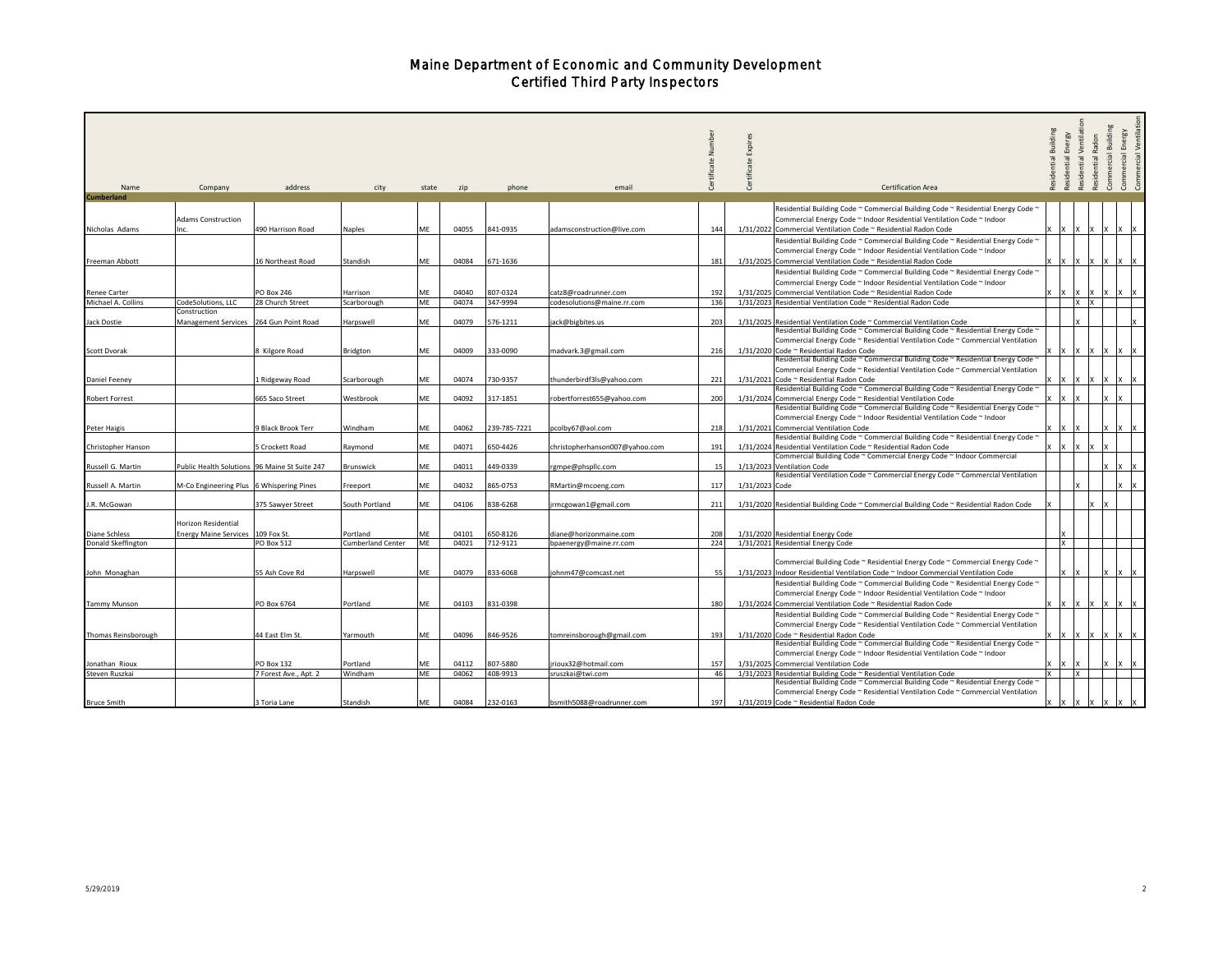| Name               | Company                       | address                            | city             | state     | zip   | phone    | email                        |     | Building<br>Building<br>Energy<br>Ventilat<br>Energy<br>idon<br>mercial <sup>y</sup><br>Commercial<br>Commercial<br>ential<br><b>Certification Area</b>                                                                                                                    |
|--------------------|-------------------------------|------------------------------------|------------------|-----------|-------|----------|------------------------------|-----|----------------------------------------------------------------------------------------------------------------------------------------------------------------------------------------------------------------------------------------------------------------------------|
| <b>Franklin</b>    |                               |                                    |                  |           |       |          |                              |     |                                                                                                                                                                                                                                                                            |
| James Butler       |                               | 101 Main Street                    | Jav              | ME        | 04239 | 357-2551 | ceo2551@gmail.com            | 179 | Residential Building Code ~ Commercial Building Code ~ Residential Energy Code ~<br>Commercial Energy Code ~ Residential Ventilation Code ~ Commercial Ventilation<br>1/31/2020 Code<br>1X<br>IX.                                                                          |
| Lucien G. Langlois |                               | PO Box 97                          | New Vineyard     | ME        | 04956 | 592-9618 | 207inspections@gmail.com     | 228 | 1/31/2023 Residential Building Code ~ Commercial Building Code                                                                                                                                                                                                             |
| Robert Overton     |                               | 22 West Road                       | Chesterville     | ME        | 04938 | 242-6798 | overtoninspections@gmail.com | 171 | Residential Building Code ~ Commercial Building Code ~ Residential Energy Code ~<br>Commercial Energy Code ~ Residential Ventilation Code ~ Commercial Ventilation<br>1/31/2024 Code ~ Residential Radon Code<br>$ X $ $ X $<br><b>IX IX</b>                               |
| Tim Toothaker      |                               | 136 Main Street                    | Jay              | ME        | 04239 | 897-2806 | ttoothaker@roadrunner.com    | 207 | 1/31/2020 Residential Building Code ~ Residential Energy Code                                                                                                                                                                                                              |
| <b>Hancock</b>     |                               |                                    |                  |           |       |          |                              |     |                                                                                                                                                                                                                                                                            |
| Kevin Bernier      | Downeast Home<br>Performance  | 5 Bernier Ln                       | Verona Island    | ME        | 04416 | 299-8859 | kevinpbernier@gmail.com      | 96  | 1/31/2023 Residential Building Code ~ Indoor Commercial Ventilation Code                                                                                                                                                                                                   |
| Millard Billings   |                               | 160 West Franklin Rd               | Franklin         | ME        | 04634 | 565-3631 | mbillings46@yahoo.com        | 49  | Residential Building Code ~ Commercial Building Code ~ Residential Energy Code ~<br>Commercial Energy Code ~ Indoor Residential Ventilation Code ~ Indoor<br>1/31/2023 Commercial Ventilation Code ~ Residential Radon Code<br>1X<br><b>IX</b><br><b>X</b><br><b>IX IX</b> |
| Michelle Coad      |                               | 10 Bagaduce Farm Drive             | Sedgwick         | ME        | 04676 | 610-3884 | michelle@gotbadair.com       | 209 | 1/31/2020 Residential Radon Code                                                                                                                                                                                                                                           |
| Dennis Dever       |                               | 13 Windy Woods Way, PO<br>Box 1104 | Southwest Harbor | МE        | 04679 | 664-3680 | Dyonysys@TWC.com             | 132 | Residential Building Code ~ Commercial Building Code ~ Residential Energy Code ~<br>Commercial Energy Code ~ Indoor Residential Ventilation Code ~ Indoor<br>1/31/2023 Commercial Ventilation Code ~ Residential Radon Code<br>IX<br>$ X $ $ X $ $ X $ $ X $               |
| John Larson        |                               | 197 Seal Point Road                | Lamoine          | ME        | 04605 | 610-4572 | jlarson192@gmail.com         | 158 | 1/31/2025 Residential Building Code                                                                                                                                                                                                                                        |
| Loretta Roberts    |                               |                                    |                  |           |       | 460-0165 | hwd6A71@yahoo.com            | 138 | Residential Building Code ~ Commercial Building Code ~ Residential Energy Code ~<br>Commercial Energy Code ~ Indoor Residential Ventilation Code ~ Indoor<br>1/31/2024 Commercial Ventilation Code ~ Residential Radon Code<br>IX.<br>IX.<br>IX IX                         |
| Stephen Salsbury   | Herrick and Salsbury,<br>Inc. | 130 Oak St. Suite 1                | Ellsworth        | <b>ME</b> | 04605 | 667-7370 | steve@herrickandsalsbury.com |     | Residential Building Code ~ Commercial Building Code ~ Residential Energy Code ~<br>Commercial Energy Code ~ Indoor Residential Ventilation Code ~ Indoor<br>1/31/2023 Commercial Ventilation Code ~ Residential Radon Code<br>IX IX IX<br>$\mathsf{I} \mathsf{X}$         |
| Stephen A. Wilson  |                               | 48 Lee St                          | Bucksport        | MF        | 04416 | 469-5151 |                              | 156 | Residential Building Code ~ Commercial Building Code ~ Residential Energy Code ~<br>Commercial Energy Code ~ Indoor Residential Ventilation Code ~ Indoor<br>1/31/2025 Commercial Ventilation Code ~ Residential Radon Code                                                |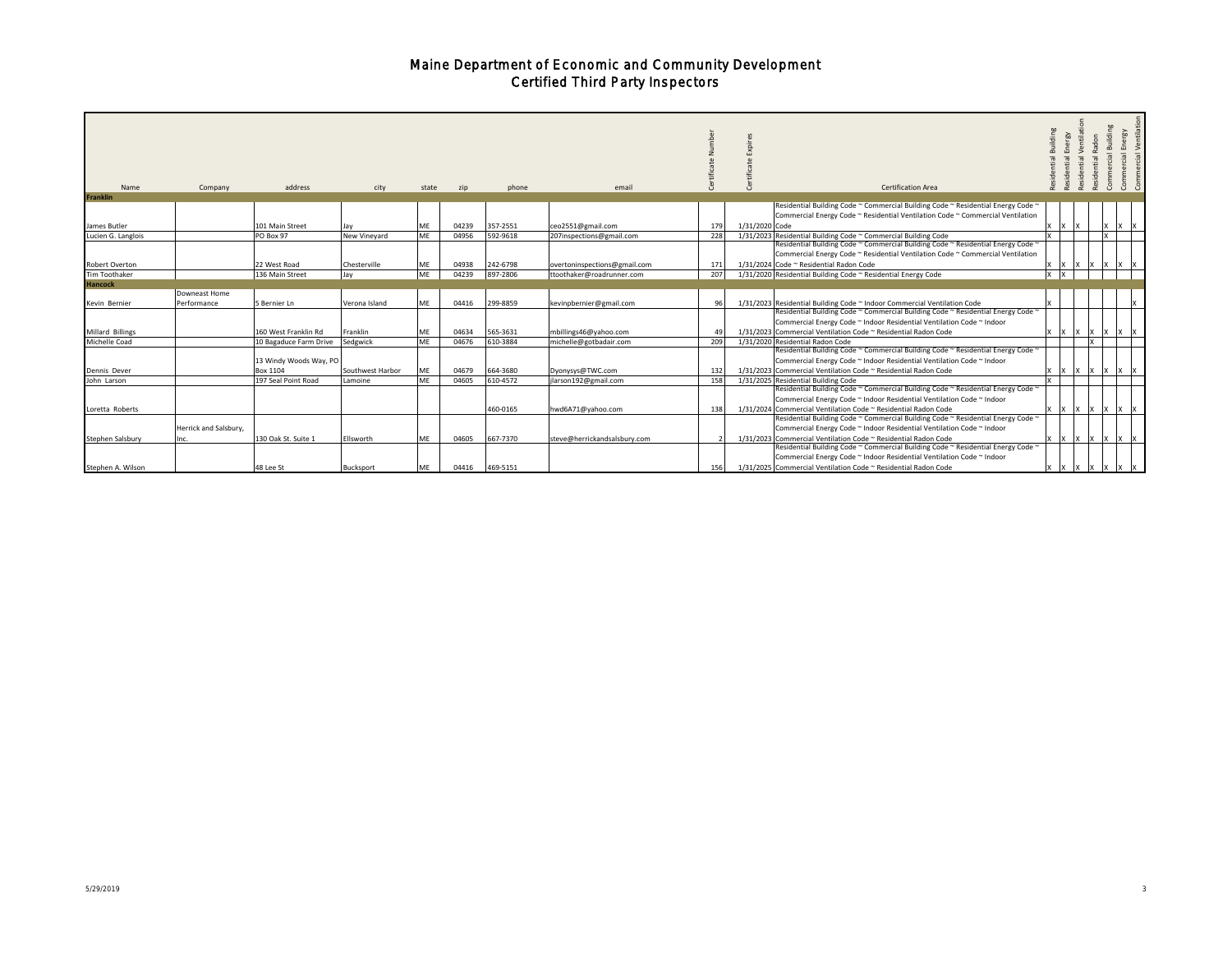| Name                 | Company                      | address             | city       | state | zip   | phone    | email                        |     | <b>Certification Area</b>                                                                                                                                                                                                   | Buildin<br>sidential                                                                                            | $\overline{a}$ |
|----------------------|------------------------------|---------------------|------------|-------|-------|----------|------------------------------|-----|-----------------------------------------------------------------------------------------------------------------------------------------------------------------------------------------------------------------------------|-----------------------------------------------------------------------------------------------------------------|----------------|
| <b>Kennebec</b>      |                              |                     |            |       |       |          |                              |     | Residential Building Code ~ Commercial Building Code ~ Residential Energy Code ~                                                                                                                                            |                                                                                                                 |                |
|                      |                              |                     |            |       |       |          |                              |     | Commercial Energy Code ~ Residential Ventilation Code ~ Commercial Ventilation                                                                                                                                              |                                                                                                                 |                |
| Keegen Ballard       |                              | 73 Old Winthrop Rd. | Augusta    | ME.   | 04330 | 446-3137 | keegen.ballard92@gmail.com   | 236 | 1/31/2025 Code ~ Residential Radon Code<br>$ X $ $ X $<br>ΙX                                                                                                                                                                |                                                                                                                 |                |
| Michael Butler       |                              | 20 Miller St        | Benton     | ME    | 04901 | 692-3031 | mbutler6915@gmail.com        | 114 | 1/31/2023 Residential Building Code                                                                                                                                                                                         |                                                                                                                 |                |
|                      | Evergreen Homes &            |                     |            |       |       |          |                              |     |                                                                                                                                                                                                                             |                                                                                                                 |                |
| Scott Couture        | Renovations, LLC             | P.O. Box 347        | Kents Hill | ME    | 04349 | 685-0100 | evergreenhomes2014@gmail.com | 68  | 1/31/2023 Residential Building Code ~ Commercial Building Code                                                                                                                                                              |                                                                                                                 |                |
| Richard A. Dolby     |                              | 8 Mayflower Road    | Hallowell  | ME    | 04347 | 621-1011 | richard.a.dolby@gmail.com    |     | Residential Building Code ~ Commercial Building Code ~ Residential Energy Code ~<br>Commercial Energy Code ~ Indoor Residential Ventilation Code ~ Indoor<br>1/31/2025 Commercial Ventilation Code ~ Residential Radon Code | $\mathsf{I} \mathsf{X} \mathsf{I} \mathsf{X} \mathsf{I} \mathsf{X} \mathsf{I} \mathsf{X} \mathsf{I} \mathsf{X}$ |                |
| <b>Robert Ellis</b>  |                              | 102 East Pond Road  | Oakland    | ME    | 04963 | 465-7822 |                              | 213 | Residential Building Code ~ Commercial Building Code ~ Residential Energy Code ~<br>Commercial Energy Code ~ Residential Ventilation Code ~ Commercial Ventilation<br>1/31/2021 Code ~ Residential Radon Code               | IX                                                                                                              |                |
| Gary R. Fuller       |                              | 265 Penney Road     | Belgrade   | ME    | 04917 | 495-3868 |                              | 153 | Residential Building Code ~ Commercial Building Code ~ Residential Energy Code ~<br>1/31/2025 Commercial Ventilation Code ~ Residential Radon Code                                                                          |                                                                                                                 |                |
| Frank Gioffre, Sr.   |                              | 752 Hinckley Rd     | Clinton    | ME    | 04927 | 877-5235 | simplifylife52@gmail.com     | 105 | Residential Building Code ~ Residential Energy Code ~ Indoor Residential<br>1/31/2025 Ventilation Code ~ Residential Radon Code                                                                                             |                                                                                                                 |                |
| <b>Bruce Mathews</b> |                              | 11 Galeville St     | Winthrop   | ME    | 04364 | 242-0834 | greenvillecamp07@yahoo.com   | 18  | 1/31/2023 Residential Building Code ~ Residential Energy Code ~ Residential Ventilation Code  X  X                                                                                                                          |                                                                                                                 |                |
| David Mills          |                              | <b>PO Box 536</b>   | Monmouth   | ME    | 04259 | 242-5706 | dgmills@fairpoint.net        | 22  | 1/31/2023 Residential Building Code ~ Residential Energy Code ~ Residential Ventilation Code   X                                                                                                                            |                                                                                                                 |                |
| Ronald Rodrigue      | Elm-City Home<br>Inspections | 101 Heritage Rd     | Oakland    | ME    | 04963 | 314-1374 | elm-city@roadrunner.com      | 72  | Residential Building Code ~ Residential Energy Code ~ Indoor Residential<br>1/31/2023 Ventilation Code                                                                                                                      |                                                                                                                 |                |
| Dana Sturtevant      | The Sheriden<br>Corporation  | 18 High Ridge Drive | Augusta    | ME    | 04330 | 512-8440 | ssnowgun@gmail.com           | 202 | 1/31/2025 Commercial Building Code                                                                                                                                                                                          |                                                                                                                 |                |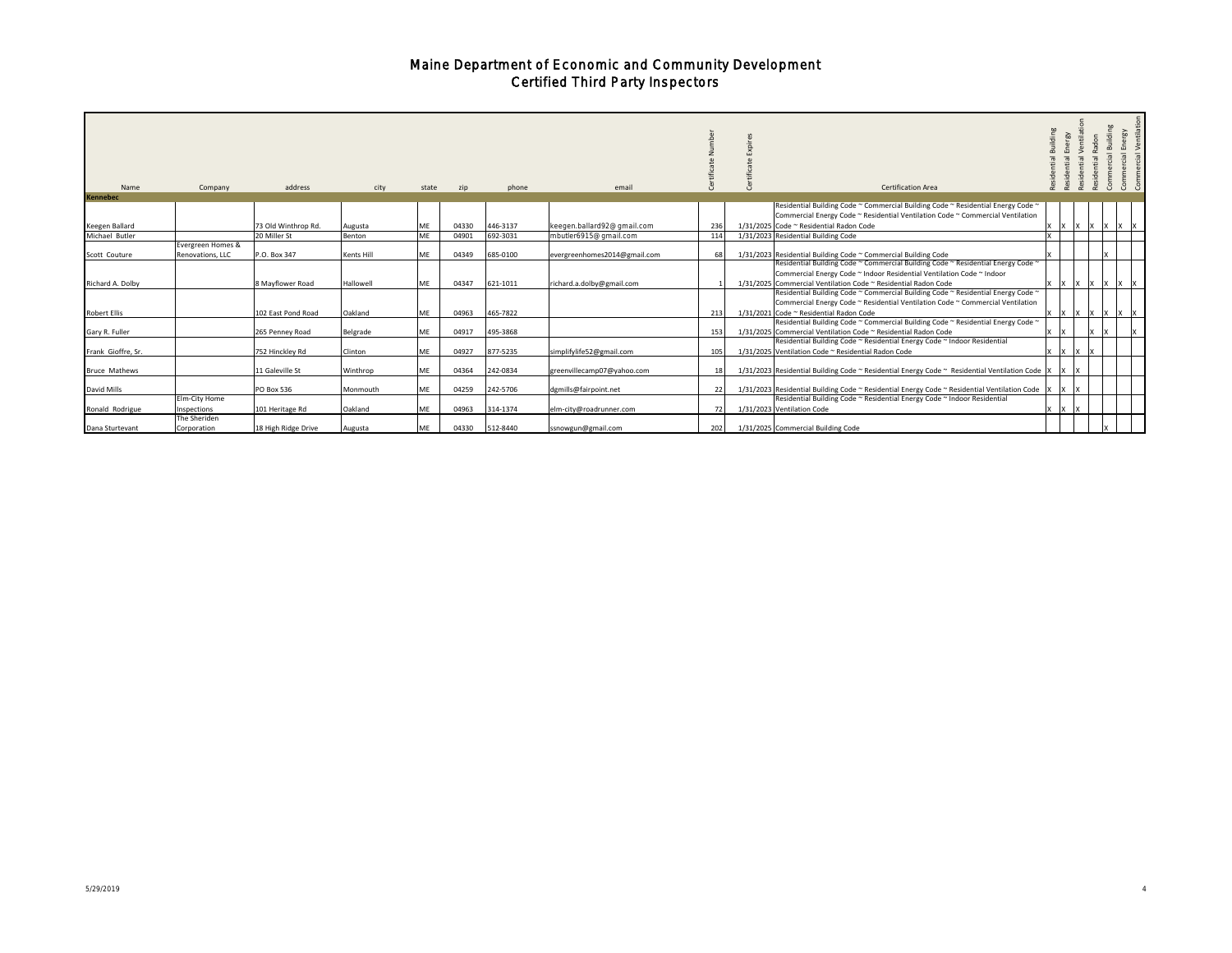| Name<br><b>Knox</b>     | Company                                | address                 | city                    | state | zip   | phone        | email                         |     | <b>Certification Area</b>                                                                                                                                              | Building<br>Energy<br>sidential | Ventila<br>sidential | Building<br>Radon<br>Commercial<br>sidential | Commercial Ventilatio<br>Energy<br>Commercial |
|-------------------------|----------------------------------------|-------------------------|-------------------------|-------|-------|--------------|-------------------------------|-----|------------------------------------------------------------------------------------------------------------------------------------------------------------------------|---------------------------------|----------------------|----------------------------------------------|-----------------------------------------------|
|                         |                                        |                         |                         |       |       |              |                               |     | Residential Building Code ~ Commercial Building Code ~ Residential Energy Code ~                                                                                       |                                 |                      |                                              |                                               |
| David Cichowski         |                                        | 237 Fitch Road          | Washington              | ME    | 04574 | 441-2451     | nailit4u@excite.com           | 215 | Commercial Energy Code ~ Residential Ventilation Code ~ Commercial Ventilation<br>1/31/2021 Code ~ Residential Radon Code                                              |                                 |                      |                                              |                                               |
|                         |                                        | 235 Camden Street Suite |                         |       |       |              |                               |     |                                                                                                                                                                        |                                 |                      |                                              |                                               |
| John Howard             | Breakwater Inspections 32-152          |                         | Rockland                | ME    | 04841 | 956-0323     | ilh@breakwaterinspections.biz | 205 | 1/31/2025 Residential Building Code ~ Residential Energy Code ~ Residential Ventilation Code                                                                           |                                 |                      |                                              |                                               |
|                         |                                        |                         |                         |       |       |              |                               |     | Residential Building Code ~ Residential Energy Code ~ Indoor Residential                                                                                               |                                 |                      |                                              |                                               |
| Jon Levenseler          | Jon Levenseler Builder 34 Rockledge Rd |                         | South Thomaston         | ME    | 04858 | 596-6168     | jonlevenseler@outlook.com     | 64  | 1/31/2023 Ventilation Code ~ Residential Radon Code                                                                                                                    | l x                             | 1x                   |                                              |                                               |
|                         |                                        |                         |                         |       |       |              |                               |     | Residential Building Code ~ Commercial Building Code ~ Residential Energy Code ~                                                                                       |                                 |                      |                                              |                                               |
|                         |                                        |                         |                         |       |       |              |                               |     | Commercial Energy Code ~ Residential Ventilation Code ~ Commercial Ventilation                                                                                         |                                 |                      |                                              |                                               |
| Richard Nason           |                                        | 10 Shermans Point Road  | Camden                  | MF    | 04843 | 706-4024     | dknason@gwi.net               | 150 | 1/31/2024 Code                                                                                                                                                         |                                 |                      |                                              |                                               |
| Duane Vigue             | All Aspects Builders                   | PO Box 346              | Washington              | ME    | 04574 | 249-8011     | dmvigue@fairpoint.net         | 27  | 1/31/2023 Residential Radon Code                                                                                                                                       |                                 | Ιx                   |                                              |                                               |
| Lincoln                 |                                        |                         |                         |       |       |              |                               |     | Residential Building Code ~ Commercial Building Code ~ Residential Energy Code ~                                                                                       |                                 |                      |                                              |                                               |
|                         | Chuck Campbell,                        |                         |                         |       |       |              |                               |     | Commercial Energy Code ~ Indoor Residential Ventilation Code ~ Indoor                                                                                                  |                                 |                      |                                              |                                               |
| Charles Campbell        | <b>Architect PLLC</b>                  | 127 Union Road          | Waldoboro               | MF    | 04572 | 557-0448     | cmcarch@midcoast.com          |     | 1/31/2023 Commercial Ventilation Code ~ Residential Radon Code                                                                                                         |                                 | Ιx                   | ΙX                                           |                                               |
| Christopher Doherty     |                                        | PO Box 447              | Wiscasset               | ME    | 04578 | 882-7688     | dohertybuilt@gmail.com        | 73  | 1/31/2023 Residential Radon Code                                                                                                                                       |                                 | $\mathbf{x}$         |                                              |                                               |
|                         |                                        |                         |                         |       |       |              |                               |     | Residential Building Code ~ Commercial Building Code ~ Residential Energy Code ~                                                                                       |                                 |                      |                                              |                                               |
|                         |                                        |                         |                         |       |       |              |                               |     | Commercial Energy Code ~ Indoor Residential Ventilation Code ~ Indoor                                                                                                  |                                 |                      |                                              |                                               |
| <b>Bruce Engert</b>     |                                        | 58 Roads End Road       | Boothbay Harbor         | ME    | 04538 | 350-5282     | bcengert@yahoo.com            | 155 | 1/31/2024 Commercial Ventilation Code ~ Residential Radon Code<br>x                                                                                                    | l X                             | Ιx<br>l x            | ΙX                                           |                                               |
| James Gagnon            |                                        | PO Box 463              | West Boothbay Harbor ME |       | 04575 | 415-302-1960 | iminsouthport@gmail.com       | 90  | Residential Building Code ~ Commercial Building Code ~ Residential Energy Code ~<br>1/31/2023 Indoor Residential Ventilation Code ~ Indoor Commercial Ventilation Code | 1x                              |                      |                                              |                                               |
|                         |                                        |                         |                         |       |       |              |                               |     | Residential Building Code ~ Commercial Building Code ~ Residential Energy Code ~<br>Commercial Energy Code ~ Residential Ventilation Code ~ Commercial Ventilation     |                                 |                      |                                              |                                               |
| Geoff Smith             |                                        | <b>PO Box 157</b>       | E. Boothbay             | ME    | 04544 | 380-6569     | zcsmith73@aol.com             | 196 | 1/31/2020 Code ~ Residential Radon Code                                                                                                                                |                                 | IX                   |                                              |                                               |
|                         |                                        |                         |                         | ME    | 04555 |              |                               |     | Residential Building Code ~ Residential Energy Code ~ Indoor Residential                                                                                               |                                 |                      |                                              |                                               |
| Stanley Waltz<br>Oxford |                                        | 133 Eugley Hill Road    | Nobleboro               |       |       | 380-9837     | stanwaltztpi@gmail.com        | 159 | 1/31/2024 Ventilation Code ~ Residential Radon Code                                                                                                                    |                                 |                      |                                              |                                               |
|                         |                                        | 133 Sparrowhawk         |                         |       |       |              |                               |     | Residential Energy Code ~ Commercial Ventilation Code ~ Residential Ventilation                                                                                        |                                 |                      |                                              |                                               |
| Bo Boden                | Accu-Pro Inspections, LL Mountain Road |                         | Bethel                  | MF    | 04217 | 381-5960     | bo@accu-proinspections.com    | 147 | 1/31/2024 Code                                                                                                                                                         |                                 |                      |                                              |                                               |
| Kevin Swan              |                                        | 66 Johnson Rd           | Waterford               | ME    | 04088 | 743-1103     | sunset-properties@hotmail.com | 152 | 1/31/2024 Residential Energy Code ~ Residential Ventilation Code                                                                                                       | <b>x</b>                        |                      |                                              |                                               |
|                         | <b>Atlantic Home</b>                   |                         |                         |       |       |              |                               |     | Residential Energy Code ~ Commercial Energy Code ~ Residential Ventilation Code                                                                                        |                                 |                      |                                              |                                               |
| Thomas Varney           | Performance LLC                        | PO Box 661              | Bethel                  | MF    | 04217 | 357-2970     | tomv232@yahoo.com             | 65  | 1/31/2023 ~ Commercial Ventilation Code ~ Residential Radon Code                                                                                                       |                                 |                      |                                              |                                               |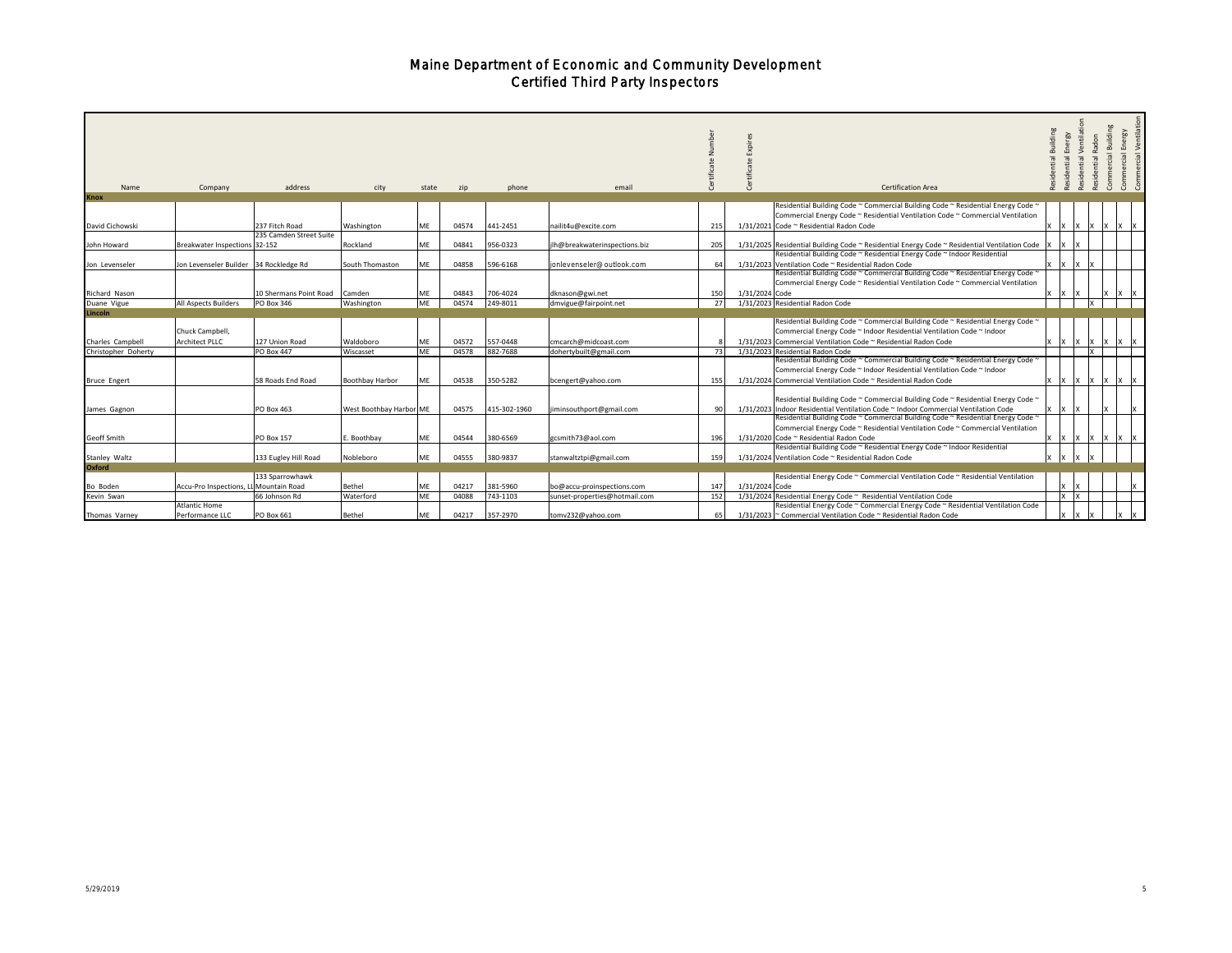|                                 |                                           |                                          |                    |           |                     |                      |                                       |                  | Expi<br>으      |                                                                                                                                    | Building     | Energy<br>Residential | Ventilat<br>Radon<br>Residential | Commercial Building | rcial Ventilatio<br>cial Energy |
|---------------------------------|-------------------------------------------|------------------------------------------|--------------------|-----------|---------------------|----------------------|---------------------------------------|------------------|----------------|------------------------------------------------------------------------------------------------------------------------------------|--------------|-----------------------|----------------------------------|---------------------|---------------------------------|
|                                 |                                           |                                          |                    |           |                     |                      |                                       |                  |                |                                                                                                                                    |              |                       | Residential                      |                     | Commer                          |
|                                 |                                           |                                          |                    |           |                     |                      |                                       |                  |                |                                                                                                                                    |              |                       |                                  |                     |                                 |
| Name<br>Penobscot               | Company                                   | address                                  | city               | state     | zip                 | phone                | email                                 |                  |                | Certification Area                                                                                                                 |              |                       |                                  |                     |                                 |
| Shawn Ambrose                   |                                           | 27 Arbor Drive                           | Veazie             | ME        | 04401               | 947-5296             | sambrose@flybangor.com                | 210              |                | 1/31/2020 Residential Building Code ~ Commercial Building Code                                                                     | $\mathsf{x}$ |                       |                                  | lχ                  |                                 |
|                                 |                                           |                                          |                    |           |                     |                      |                                       |                  |                | Residential Building Code ~ Commercial Building Code ~ Residential Energy Code *                                                   |              |                       |                                  |                     |                                 |
|                                 |                                           |                                          |                    |           |                     |                      |                                       |                  |                | Commercial Energy Code ~ Indoor Residential Ventilation Code ~ Indoor                                                              |              |                       |                                  |                     |                                 |
|                                 |                                           |                                          |                    | <b>ME</b> |                     | 669-2580             |                                       |                  |                |                                                                                                                                    |              |                       |                                  |                     |                                 |
| Myles Block                     |                                           | 8 Pinewood Street                        | Orono              |           | 04473               |                      | mylesblock@yahoo.com                  | 227              |                | 1/31/2021 Commercial Ventilation Code ~ Residential Radon Code                                                                     |              |                       |                                  |                     |                                 |
|                                 |                                           |                                          |                    |           |                     |                      |                                       |                  |                | Residential Building Code ~ Commercial Building Code ~ Commercial Energy Code *                                                    |              |                       |                                  |                     |                                 |
| Randy Bragg                     | <b>Carpenter Associates</b>               | 687 Stillwater Ave                       | Old Town           | ME        | 04468               | 827-8001             | rbragg@carpenterassoc.com             |                  |                | 1/31/2023 Indoor Residential Ventilation Code ~ Indoor Commercial Ventilation Code                                                 |              |                       |                                  |                     |                                 |
|                                 |                                           |                                          |                    |           |                     |                      |                                       |                  |                | Residential Building Code ~ Commercial Building Code ~ Residential Energy Code ~                                                   |              |                       |                                  |                     |                                 |
|                                 |                                           |                                          |                    |           |                     |                      |                                       |                  |                | Commercial Energy Code ~ Indoor Residential Ventilation Code ~ Indoor                                                              |              |                       |                                  |                     |                                 |
| Benjamin Breadmore              |                                           | 303 Lower Deham Road                     | Holden             | ME        | 04429               | 413-687-4125         | benjamin.breadmore@gmail.com          | 142              |                | 1/31/2023 Commercial Ventilation Code ~ Residential Radon Code                                                                     |              |                       |                                  |                     |                                 |
|                                 |                                           |                                          |                    |           |                     |                      |                                       |                  |                | Residential Building Code ~ Commercial Building Code ~ Residential Energy Code ~                                                   |              |                       |                                  |                     |                                 |
|                                 |                                           |                                          |                    |           |                     |                      |                                       |                  |                | Commercial Energy Code ~ Indoor Residential Ventilation Code ~ Indoor                                                              |              |                       |                                  |                     |                                 |
| Stewart Brooks                  |                                           | P.O. Box 18                              | Corinth            | <b>ME</b> | 04427-0018 745-7161 |                      | stebrooks@roadrunner.com              | 139              |                | 1/31/2025 Commercial Ventilation Code ~ Residential Radon Code                                                                     |              |                       |                                  |                     |                                 |
|                                 |                                           |                                          |                    |           |                     |                      |                                       |                  |                | Residential Building Code ~ Commercial Building Code ~ Residential Energy Code ~                                                   |              |                       |                                  |                     |                                 |
|                                 |                                           |                                          |                    |           |                     |                      |                                       |                  |                | Commercial Energy Code ~ Indoor Residential Ventilation Code ~ Indoor                                                              |              |                       |                                  |                     |                                 |
|                                 |                                           |                                          |                    |           | 04401               | 207-990-9004         |                                       |                  |                | 1/31/2024 Commercial Ventilation Code ~ Residential Radon Code                                                                     |              |                       |                                  |                     |                                 |
| Rodney Butler                   |                                           | 1032 Norway Road<br>PO Box 639 465 South | Glenburn           | ME        |                     |                      | munsta1@msn.com                       | 166              |                |                                                                                                                                    |              |                       | $X$ $X$ $X$                      | X <br>IX.           |                                 |
|                                 |                                           | Main Street                              |                    |           | 04412               |                      |                                       |                  |                | Residential Building Code ~ Commercial Building Code ~ Resdiential Energy Code ~                                                   |              |                       |                                  |                     |                                 |
| Jeanna DeTour                   | CES Inc.                                  |                                          | Brewer             | ME<br>ME  |                     | 989-4824             | idetour@ces-maine.com                 | 101              |                | 1/31/2023 Commercial Energy Code                                                                                                   | $\times$     |                       |                                  | lx.                 |                                 |
| Luc Dionne                      |                                           | 287 Godfrey Blvd.<br>26 Grove St         | Bangor             | ME        | 04401<br>04473      | 992-4600<br>356-8028 | dionne@flybangor.com                  | 212<br>93        |                | 1/31/2020 Residential Building Code ~ Commercial Building Code<br>1/31/2023 Indoor Residential Ventilation Code                    |              | Y                     |                                  |                     |                                 |
| Stefenie Egenhofer              | The Snug Home LLC                         |                                          | Orono              |           |                     |                      | steffi@spatial.maine.edu              |                  |                | Residential Building Code ~ Commercial Building Code ~ Residential Energy Code ~                                                   |              |                       |                                  |                     |                                 |
|                                 | <b>Plymouth Engineering</b>               |                                          |                    |           |                     |                      |                                       |                  |                | Commercial Energy Code ~ Residential Ventilation Code ~ Commercial Ventilation                                                     |              |                       |                                  |                     |                                 |
|                                 |                                           |                                          |                    |           |                     | 257-2071 x106        |                                       |                  |                |                                                                                                                                    |              |                       |                                  |                     |                                 |
| Keith Ewing, PE                 | nc.                                       | P.O. Box 46                              | Plymouth           | ME        | 04969               |                      | kewing@plymouthengineering.com        | 204              | 1/31/2025 Code | Residential Building Code ~ Commercial Building Code ~ Residential Energy Code ~                                                   |              |                       |                                  |                     |                                 |
|                                 | Falveys Third Party                       |                                          |                    |           |                     |                      |                                       |                  |                | Commercial Energy Code ~ Indoor Residential Ventilation Code ~ Indoor                                                              |              |                       |                                  |                     |                                 |
|                                 |                                           |                                          |                    |           |                     | 478-9300             |                                       |                  |                |                                                                                                                                    |              |                       |                                  |                     |                                 |
| Michael Falvey<br>Stephen Hicks | nspections                                | 1650 Stillwater Ave<br>126 Sanford St.   | Bangor             | <b>ME</b> | 04401<br>04401      | 659-2669             | msfftlinc@gmail.com                   | 219              |                | 1/31/2023 Commercial Ventilation Code ~ Residential Radon Code<br>1/31/2021 Residential Building Code                              |              |                       |                                  |                     |                                 |
| Ryan Keezer                     |                                           | 687 Stillwater Ave                       | Bangor<br>Old Town | ME        | 04468               | 827-8001             | hixabud@gmail.com                     | 214              |                | 1/31/2021 Residential Building Code ~ Commercial Building Code                                                                     |              |                       |                                  | Ιx                  |                                 |
|                                 | Carpenter Associates                      |                                          |                    |           |                     |                      | ryankeezer@gmail.com                  |                  |                | Residential Building Code ~ Commercial Building Code ~ Residential Energy Code '                                                   |              |                       |                                  |                     |                                 |
|                                 | <b>McClarie Building</b>                  |                                          |                    |           |                     |                      |                                       |                  |                | Commercial Energy Code ~ Indoor Residential Ventilation Code ~ Indoor                                                              |              |                       |                                  |                     |                                 |
| Steven McClarie                 | nspections                                | P.O. Box 2684                            | Bangor             | ME        | 04401               | 735-8800             | mcclariebuildinginspections@gmail.com |                  |                | 1/31/2023 Commercial Ventilation Code ~ Residential Radon Code                                                                     |              |                       | -IX                              | -IX                 |                                 |
| Jeffrey Thurlow                 |                                           | 687 Stillwater Ave                       | Old Town           | ME        | 04468               | 827-8001             | info@carpenterassoc.com               | $5 \overline{5}$ |                | 1/31/2023 Residential Building Code ~ Residential Energy Code                                                                      |              |                       |                                  |                     |                                 |
|                                 | Carpenter Associates                      |                                          |                    |           |                     |                      |                                       |                  |                | Residential Building Code ~ Commercial Building Code ~ Residential Energy Code '                                                   |              |                       |                                  |                     |                                 |
|                                 |                                           |                                          |                    |           |                     |                      |                                       |                  |                | Commercial Energy Code ~ Residential Ventilation Code ~ Commercial Ventilation                                                     |              |                       |                                  |                     |                                 |
| Dwight D. Tilton                |                                           | 61 Dodlin Rd Extension                   | Enfield            | ME        | 04493               | 732-3164             | dtilton@telplus.net                   | 163              |                | 1/31/2025 Code ~ Residential Radon Code                                                                                            |              |                       |                                  |                     |                                 |
|                                 |                                           |                                          |                    |           |                     |                      |                                       |                  |                | Residential Building Code ~ Commercial Building Code ~ Residential Energy Code '                                                   |              |                       |                                  |                     |                                 |
|                                 |                                           |                                          |                    |           |                     |                      |                                       |                  |                | Commercial Energy Code ~ Residential Ventilation Code ~ Commercial Ventilation                                                     |              |                       |                                  |                     |                                 |
| Daniel M. Wellington            |                                           | 79 Fairways                              | Bangor             | <b>ME</b> | 04401               | 745-7727             | dan.wellington@roadrunner.com         | 162              |                | 1/31/2025 Code ~ Residential Radon Code                                                                                            |              |                       |                                  |                     |                                 |
|                                 |                                           |                                          |                    |           |                     |                      |                                       |                  |                | Residential Building Code ~ Commercial Building Code ~ Residential Energy Code ~                                                   |              |                       |                                  |                     |                                 |
|                                 |                                           |                                          |                    |           |                     |                      |                                       |                  |                | Commercial Energy Code ~ Residential Ventilation Code ~ Commercial Ventilation                                                     |              |                       |                                  |                     |                                 |
|                                 |                                           |                                          |                    | ME        | 04412               |                      |                                       | 222              |                | 1/31/2021 Code Residential Radon Code                                                                                              |              |                       |                                  |                     |                                 |
| Joseph White                    |                                           | 28 Autumn Lane                           | Brewer             |           |                     |                      | osephwhite99@yahoo.com                |                  |                |                                                                                                                                    |              |                       |                                  |                     | 1x                              |
| Kevin M. White                  | RH Foster Energy, LLC<br>Master Team Home | 21 Memorial Dr                           | Winterport         | ME        | 04496               | 478-5412             | kwhite@rhfoster.com                   | 99               |                | 1/31/2023 Indoor Commercial Ventilation Code<br>Residential Building Code ~ Residential Energy Code ~ Residential Ventilation Code |              |                       |                                  |                     |                                 |
|                                 |                                           |                                          |                    | <b>MF</b> |                     |                      |                                       |                  |                |                                                                                                                                    |              |                       |                                  |                     |                                 |
| Christopher Wood                | Inspections, LLC                          | 154 Briarwood Drive Ext Bangor           |                    |           | 04401               | 356-2320             | bringyourwholecrew55@hotmail.com      |                  |                | 1/31/2023 ~ Commercial Ventilation Code ~ Residential Radon Code                                                                   |              |                       |                                  |                     |                                 |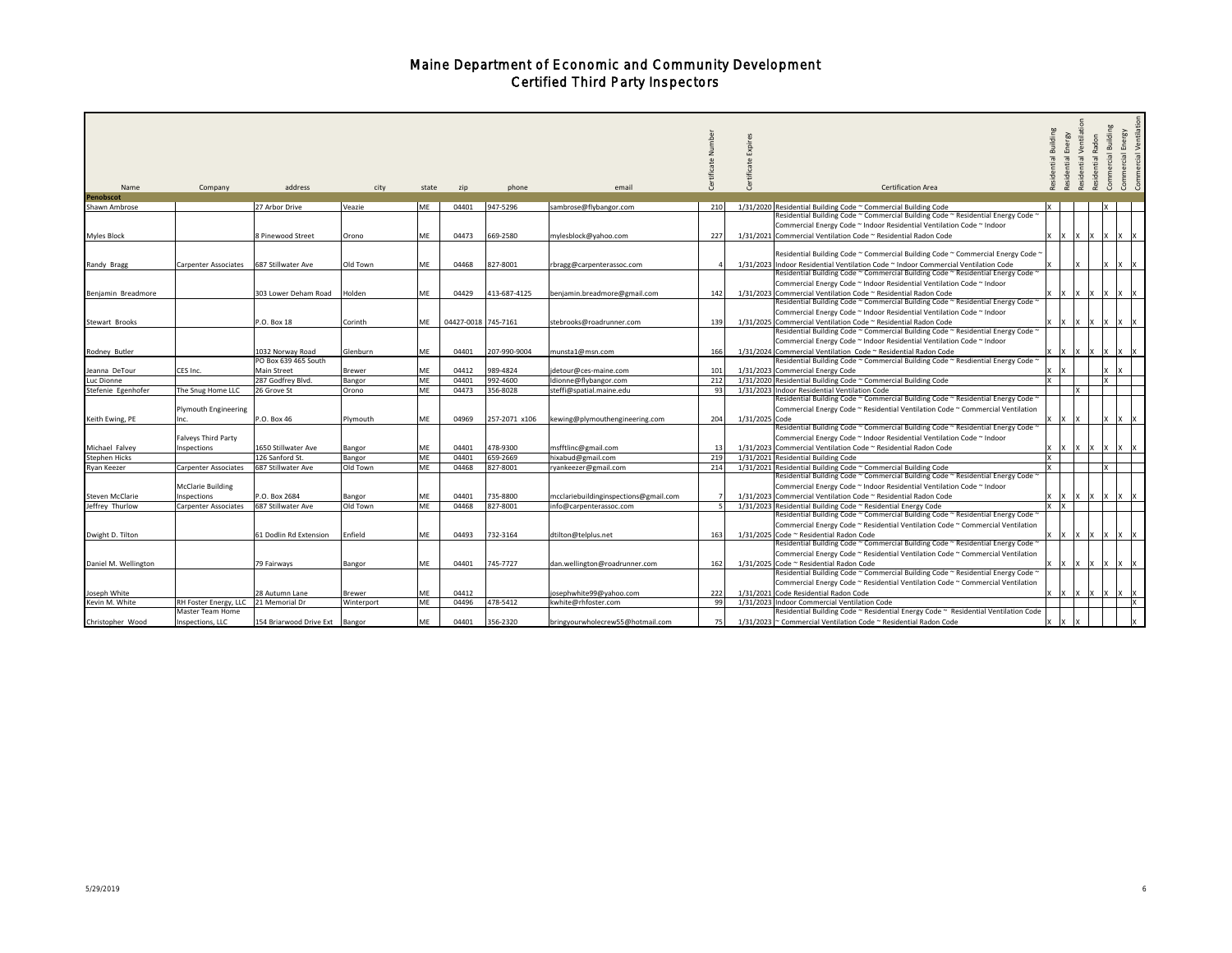| Name<br><b>Piscataquis</b>           | Company                         | address                         | city               | state     | zip            | phone                | email                                        |           | Certification Area                                                                                                                                                                                                          | ventilat<br>nergy<br>ential | ential | Building<br>mmercia | Energy<br>mercial |
|--------------------------------------|---------------------------------|---------------------------------|--------------------|-----------|----------------|----------------------|----------------------------------------------|-----------|-----------------------------------------------------------------------------------------------------------------------------------------------------------------------------------------------------------------------------|-----------------------------|--------|---------------------|-------------------|
|                                      |                                 |                                 |                    |           |                |                      |                                              | 86        | Residential Building Code ~ Commercial Building Code ~ Residential Energy Code                                                                                                                                              |                             |        |                     |                   |
| Kenneth Salvucci<br><b>Sagadahoc</b> |                                 | 1067 Oliver Hill Road           | Dover Foxcroft     | ME        | 04426          | 512-0714             | ksalvucci@mainehousing.org                   |           | 1/31/2023 Indoor Residential Ventilation Code                                                                                                                                                                               |                             |        |                     |                   |
| Paul Baines                          | Paul Baines Fine<br>Woodworking | 112 Pond Rd Suite C             | Bowdoinham         | ME        | 04008          | 571-8280             | pbwoodwork@comcast.net                       |           | Residential Building Code ~ Commercial Building Code ~ Residential Energy Code ~<br>Commercial Energy Code ~ Indoor Residential Ventilation Code ~ Indoor<br>1/31/2023 Commercial Ventilation Code                          |                             |        | l x                 |                   |
| <b>Tom Lister</b>                    |                                 | 40 Windjammer Way               | Bath               | ME        | 04530          | 449-8833             | rtjclister@myfairpoint.net                   | 190       | Residential Building Code ~ Commercial Building Code ~ Residential Energy Code ~<br>Commercial Energy Code ~ Indoor Residential Ventilation Code ~ Indoor<br>1/31/2025 Commercial Ventilation Code ~ Residential Radon Code |                             |        |                     | x x x x x x x     |
| <b>Heather McNally</b>               |                                 | 67 Mallett Drive                | Topsham            | <b>ME</b> | 04086          | 577-0519             | hmcnally70@gmail.com                         | 189       | Residential Building Code ~ Commercial Building Code ~ Residential Energy Code ~<br>Commercial Energy Code ~ Residential Ventilation Code ~ Commercial Ventilation<br>1/31/2023 Code ~ Residential Radon Code               |                             |        |                     |                   |
| <b>Somerset</b>                      |                                 |                                 |                    |           |                |                      |                                              |           |                                                                                                                                                                                                                             |                             |        |                     |                   |
|                                      |                                 |                                 |                    |           |                |                      |                                              |           | Residential Building Code ~ Residential Energy Code ~ Residential Ventilation Code                                                                                                                                          |                             |        |                     |                   |
| Randall D. Gray<br>David Johnson     |                                 | 46 Wave Street<br>PO Box 288    | Skowhegan<br>Anson | ME<br>ME  | 04976<br>04911 | 858-5370<br>696-4211 | rgray.skow@gmail.com<br>davewi1943@gmail.com | 239<br>47 | 1/31/2025 ~ Residential Radon Code<br>1/31/2024 Residential Building Code                                                                                                                                                   |                             |        |                     |                   |
| Nicole Martin                        |                                 | PO Box 149                      | Fairfield          | ME        | 04979          | 612-8617             | nicolemartin@outlook.com                     | 164       | Residential Building Code ~ Commercial Building Code ~ Residential Energy Code ~<br>Commercial Energy Code ~ Residential Ventilation Code ~ Commercial Ventilation<br>1/31/2023 Code ~ Residential Radon Code               |                             |        |                     | IX IX IX          |
| David Savage                         |                                 | 40 Baxter Drive                 | Madison            | ME        | 04950          | 649-4760             | d_savage73@yahoo.com                         | 231       | Residential Building Code ~ Commercial Building Code ~ Residential Energy Code ~<br>1/31/2023 Residential Ventilation Code ~ Residential Radon Code                                                                         |                             |        |                     |                   |
| Waldo                                |                                 |                                 |                    |           |                |                      |                                              |           |                                                                                                                                                                                                                             |                             |        |                     |                   |
| <b>Brian Croft</b>                   | <b>MCF Construction</b>         | 36 Mount Rd                     | Burnham            | ME        | 04922          | 557-9305             | mcf@croftworld.net                           | 44        | Residential Building Code ~ Commercial Building Code ~ Residential Energy Code *<br>Commercial Energy Code ~ Indoor Residential Ventilation Code ~ Indoor<br>1/31/2023 Commercial Ventilation Code ~ Residential Radon Code |                             |        |                     | $X$ $X$ $X$       |
| Eric Hardy                           | Olver Associates, Inc.          | 290 Main St.                    | Winterport         | ME        | 04496          | 223-2232             | eric@olverassociatesinc.com                  | 220       | 1/31/2021 Commercial Building Code ~ Commercial Energy Code                                                                                                                                                                 |                             |        | l x                 |                   |
| Mandy Olver                          | Olver Associates, Inc.          | PO Box 679                      | Winterport         | ME        | 04469          | 223-2232             | mandy@olverassociatesinc.com                 | 229       | 1/31/2021 Commercial Building Code ~ Commercial Ventilation Code                                                                                                                                                            |                             |        | lx.                 | 1x                |
| <b>Tod Rosenberg</b>                 |                                 | 25 Robinson Schoolhouse<br>Road | Morrill            | ME        | 04952          | 505-5087             | trosenberg62@gmail.com                       | 235       | Residential Building Code ~ Commercial Building Code ~ Residential Energy Code ~<br>Commercial Energy Code ~ Indoor Residential Ventilation Code ~ Indoor<br>1/31/2025 Commercial Ventilation Code ~ Residential Radon Code |                             |        |                     | Ix Ix Ix Ix Ix Ix |
| <b>Ernest Therio</b>                 |                                 | PO Box 396                      | Stockton Springs   | <b>ME</b> | 04981          | 567-4119             |                                              | 173       | Residential Building Code ~ Commercial Building Code ~ Residential Energy Code *<br>Commercial Energy Code ~ Indoor Residential Ventilation Code ~ Indoor<br>1/31/2024 Commercial Ventilation Code ~ Residential Radon Code |                             |        |                     |                   |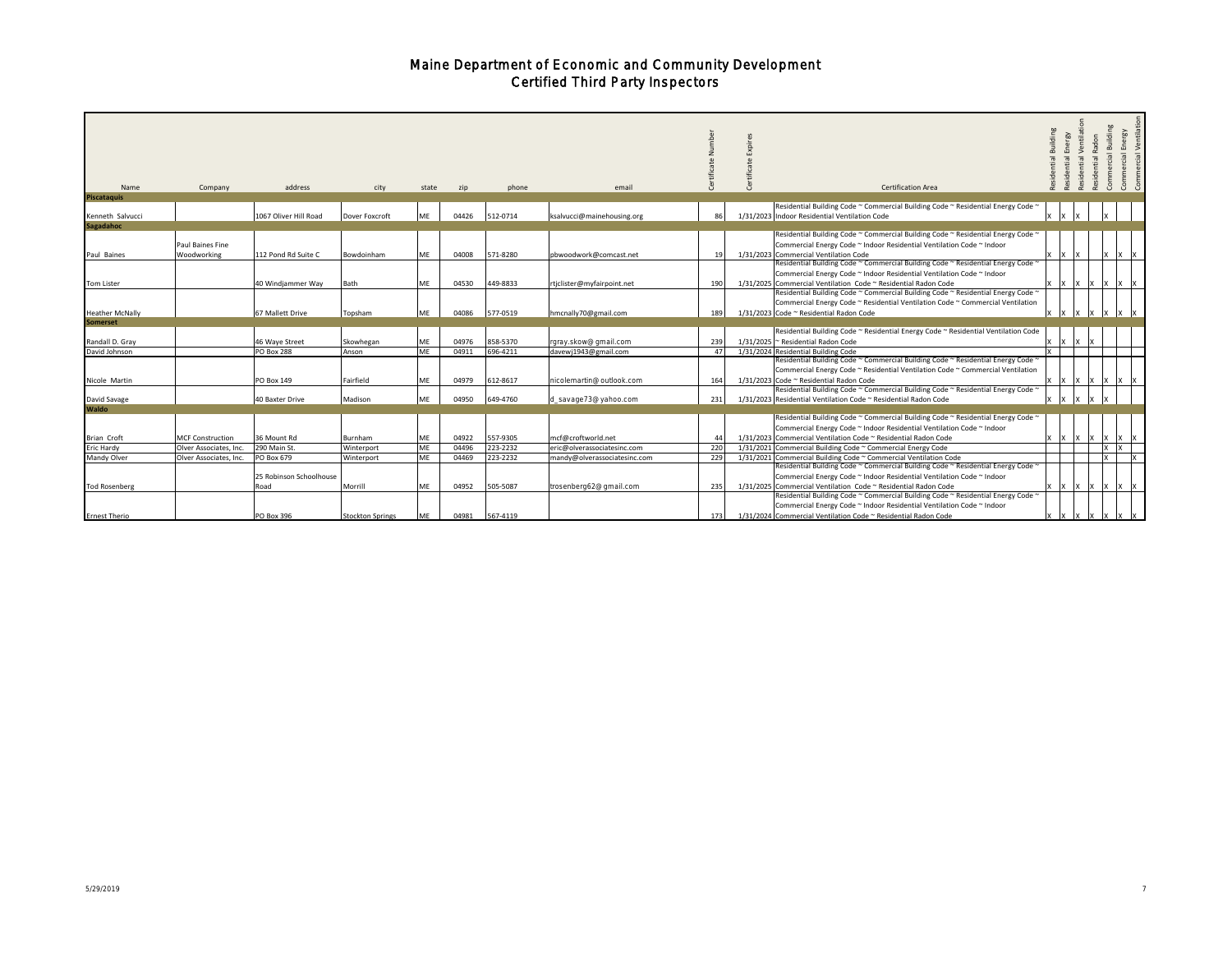| Name                | Company                                                     | address             | city            | state     | zip   | phone          | email                               |     |                | <b>Certification Area</b>                                                                                                                                                                                                                                                                         | Building | Energy<br>sidential | Ventilati<br>Radon<br>sidential | Building<br>cial<br>Commer | Energy                 | cial Ventilatio<br>ā |
|---------------------|-------------------------------------------------------------|---------------------|-----------------|-----------|-------|----------------|-------------------------------------|-----|----------------|---------------------------------------------------------------------------------------------------------------------------------------------------------------------------------------------------------------------------------------------------------------------------------------------------|----------|---------------------|---------------------------------|----------------------------|------------------------|----------------------|
| <b>Washington</b>   |                                                             |                     |                 |           |       |                |                                     |     |                | Residential Building Code ~ Residential Energy Code ~ Commercial Energy ~                                                                                                                                                                                                                         |          |                     |                                 |                            |                        |                      |
| Randall G. Burns    |                                                             | 25 Preble Lane      | Harrington      | ME        | 04643 | 460-6081       | randygburns@yahoo.com               | 62  |                | 1/31/2023 Residential Ventilation Code                                                                                                                                                                                                                                                            |          |                     |                                 |                            |                        |                      |
| York                |                                                             |                     |                 |           |       |                |                                     |     |                |                                                                                                                                                                                                                                                                                                   |          |                     |                                 |                            |                        |                      |
| James Brzezinski    |                                                             | 500 Ocean Ave       | Wells           | ME        | 04090 | (518) 366-1846 | jmbrzezinski@mindspring.com         | 120 |                | 1/31/2023 Residential Building Code                                                                                                                                                                                                                                                               |          |                     |                                 |                            |                        |                      |
| Carl Chretien       | <b>Chretien Construction</b><br>Inc.                        | 35 Berry Rd         | Saco            | ME        | 04077 | 284-5843       | carl-ch@chretienconstructioninc.com | 29  |                | Residential Building Code ~ Commercial Building Code ~ Residential Energy Code *<br>Commercial Energy Code ~ Indoor Residential Ventilation Code ~ Indoor<br>1/31/2023 Commercial Ventilation Code ~ Residential Radon Code                                                                       |          | Ιx                  | Ix.                             | 1x                         | <b>Ix</b>              | 1x                   |
|                     |                                                             |                     |                 |           |       |                |                                     |     |                | Residential Energy Code ~ Indoor Residential Ventilation Code ~ Indoor Commercial                                                                                                                                                                                                                 |          |                     |                                 |                            |                        |                      |
| Timothy J. DeCoteau |                                                             | 202 Libby Rd        | W. Newfield     | ME        | 04095 | 793-2103       | timdecoteauME@netscape.net          | 54  |                | 1/31/2023 Ventilation Code ~ Residential Radon Code                                                                                                                                                                                                                                               |          | Ιx                  | Iх                              |                            |                        |                      |
| Jerold DeHart       | <b>DeHart Construction</b>                                  | PO Box 1711         | Ogunquit        | ME        | 03907 | 641-9237       | jerry@jbdehart.com                  | 63  | 1/31/2023 Code | Residential Building Code ~ Commercial Building Code ~ Residential Energy Code ~<br>Commercial Energy Code ~ Residential Ventilation Code ~ Commercial Ventilation                                                                                                                                |          |                     |                                 |                            |                        | Ιx                   |
| David Finocchietti  |                                                             | 274 Webster Road    | Buxton          | ME        | 04093 | 329-9427       | davefino@hotmail.com                | 224 |                | Residential Building Code ~ Commercial Building Code ~ Residential Energy Code ~<br>Commercial Energy Code ~ Residential Ventilation Code ~ Commercial Ventilation<br>1/31/2021 Code ~ Residential Radon Code                                                                                     |          | IX                  | 1x                              | IX                         | IX                     | IX                   |
|                     |                                                             |                     |                 |           |       |                |                                     |     |                |                                                                                                                                                                                                                                                                                                   |          |                     |                                 |                            |                        |                      |
| James Fisk          |                                                             | 11 Brown St.        | Kennebunk       | ME        | 04043 | 468-8122       | ilfisk@roadrunner.com               | 186 |                | 1/31/2025 Residential Building Code ~ Residential Energy Code ~ Residential Ventilation Code<br>Residential Building Code ~ Commercial Building Code ~ Residential Energy Code ~<br>Commercial Energy Code ~ Residential Ventilation Code ~ Commercial Ventilation                                |          |                     |                                 |                            |                        |                      |
| Roger Frechette     |                                                             | 14 Plymouth Drive   | Biddeford       | ME        | 04005 | 286-9491       | cfrechet@maine.rr.com               | 182 |                | 1/31/2024 Code ~ Residential Radon Code                                                                                                                                                                                                                                                           |          | <b>Ix</b><br>1x     | Ix.                             | 1x                         | <b>Ix</b><br><b>IX</b> |                      |
| Werner Gilliam      |                                                             | 200 Cat Mousam Road | Kennebunk       | ME        | 04043 | 985-2304       | gilliams2@yahoo.com                 | 165 |                | Residential Building Code ~ Commercial Building Code ~ Residential Energy Code ~<br>Commercial Energy Code ~ Residential Ventilation Code ~ Commercial Ventilation<br>1/31/2024 Code ~ Residential Radon Code<br>Residential Building Code ~ Commercial Building Code ~ Residential Energy Code ~ |          |                     |                                 |                            |                        |                      |
| Steven McDonough    |                                                             | PO Box 26           | Shapleigh       | ME        | 04096 | 608-1461       | n3373a@yahoo.com                    | 172 | 1/31/2024 Code | Commercial Energy Code ~ Residential Ventilation Code ~ Commercial Ventilation<br>Residential Building Code ~ Commercial Building Code ~ Residential Energy Code ~                                                                                                                                |          |                     |                                 | ΙX                         | Ix<br>$\mathsf{I}$     |                      |
| Patti J. McKenna    |                                                             | 38 Bradbury Lane    | Buxton          | ME        | 04038 | 831-6458       | rosepjb@yahoo.com                   | 161 |                | Commercial Energy Code ~ Residential Ventilation Code ~ Commercial Ventilation<br>1/31/2025 Code ~ Residential Radon Code                                                                                                                                                                         |          |                     |                                 |                            |                        |                      |
| <b>Brian Paul</b>   |                                                             | 13 Murray Road      | Shapleigh       | ME        | 04076 | 636-3233       | bjpaul@metrocast.net                | 223 |                | Residential Building Code ~ Commercial Building Code ~ Residential Energy Code ~<br>1/31/2025 Commercial Energy Code<br>Residential Building Code ~ Commercial Building Code ~ Commercial Energy Code ~                                                                                           |          |                     |                                 |                            |                        |                      |
| Kenneth Paul        |                                                             | PO Box 540          | Acton           | ME        | 04001 | 603-973-1950   | ken@codeguysLLC.com                 | 184 |                | 1/31/2024 Residential Energy Code ~ Residential Ventilation Code                                                                                                                                                                                                                                  |          |                     |                                 | $\boldsymbol{\mathsf{x}}$  |                        |                      |
| Jonathan Reed       |                                                             | 45 Rocky Hill Road  | Saco            | ME        | 04072 | 468-0611       | reed@maine.rr.com                   | 194 |                | Residential Building Code ~ Commercial Building Code ~ Residential Energy Code ~<br>Commercial Energy Code ~ Residential Ventilation Code ~ Commercial Ventilation<br>1/31/2021 Code ~ Residential Radon Code                                                                                     | x        | 1X<br>$\mathsf{I}$  | IX.                             | 1x                         | IX                     |                      |
| Roger Rossignol     |                                                             | 163 Branch Road     | Wells           | МE        | 04090 | 646-0814       | rogerjane71@yahoo.com               | 169 |                | 1/31/2024 Residential Building Code                                                                                                                                                                                                                                                               |          |                     |                                 |                            |                        |                      |
| Josh Turgeon        | <b>Efficient Home</b><br>Services, LLC<br>William B. Winkel | 75 Saw Mill Hill    | Berwick         | МE        | 03901 | 603-828-2290   | josh@efficienthomeservices.com      | 230 |                | 1/31/2024 Residential Energy Code<br>Residential Building Code ~ Residential Energy Code ~ Indoor Residential                                                                                                                                                                                     |          |                     |                                 |                            |                        |                      |
| William B. Winkel   | <b>Builder Inc.</b>                                         | PO Box 7            | North Waterboro | <b>ME</b> | 04061 | 604-0259       | bill@winkel.com                     | 77  |                | 1/31/2023 Ventilation Code                                                                                                                                                                                                                                                                        |          |                     |                                 |                            |                        |                      |